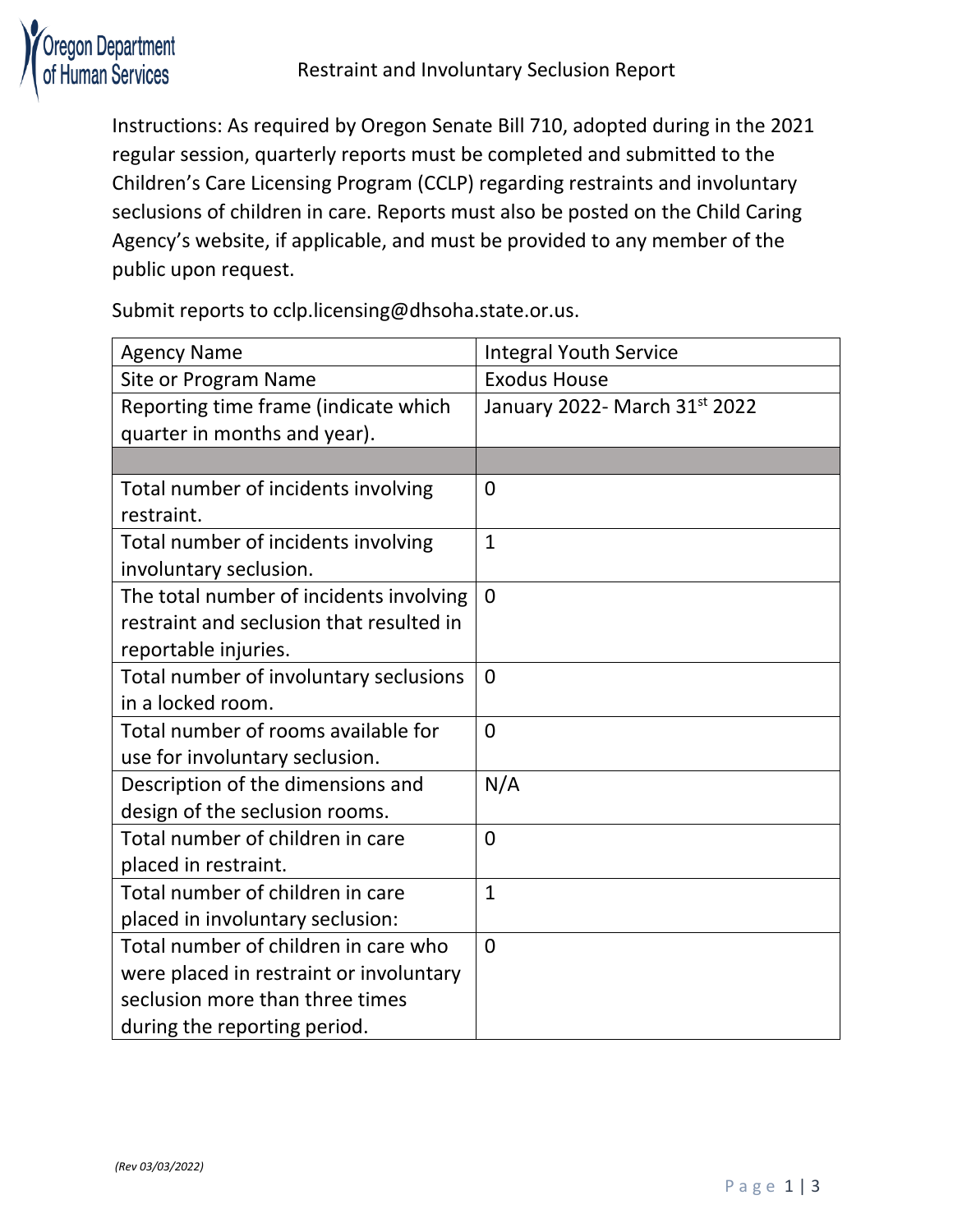| A description of the steps the program   | Collaborative Problem Solving and        |
|------------------------------------------|------------------------------------------|
| has taken to decrease the use of         | Crisis Prevention Intervention training, |
| restraint and involuntary seclusion.     | <b>Awaiting Klamath Falls Police</b>     |
|                                          | department to arrive on scene            |
| Number of incidents in which an          | 0                                        |
| individual who placed a child in care in |                                          |
| a restraint or involuntary seclusion     |                                          |
| was not certified or trained in the use  |                                          |
| of the type of restraint or involuntary  |                                          |
| seclusion used, including individuals    |                                          |
| whose certification or training was      |                                          |
| expired at the time of the restraint or  |                                          |
| seclusion.                               |                                          |

Demographic characteristics of the children in care who the program placed in a restraint or involuntary seclusion, including race, ethnicity, gender, disability status, migrant status, English proficiency and status as economically disadvantaged, unless the demographic information would reveal personally identifiable information about an individual child in care. Indicate the number of children who experienced restraint or seclusion who match each of the criteria listed below:

| Race/Ethnicity:                  | <b>Total Number of Children</b> |
|----------------------------------|---------------------------------|
| American Indian or Alaska Native | 1                               |
| Asian                            | $\overline{0}$                  |
| <b>Black or African American</b> | $\boldsymbol{0}$                |
| Hispanic (any race)              | 0                               |
| <b>Native Hawaiian</b>           | $\overline{0}$                  |
| <b>Other Pacific Islander</b>    | $\overline{0}$                  |
| White                            | 0                               |
| Other                            | $\overline{0}$                  |
| Unable to determine              | 0                               |

| Gender:     | <b>Total Number of Children</b> |
|-------------|---------------------------------|
| Male        |                                 |
| Female      |                                 |
| Transgender |                                 |